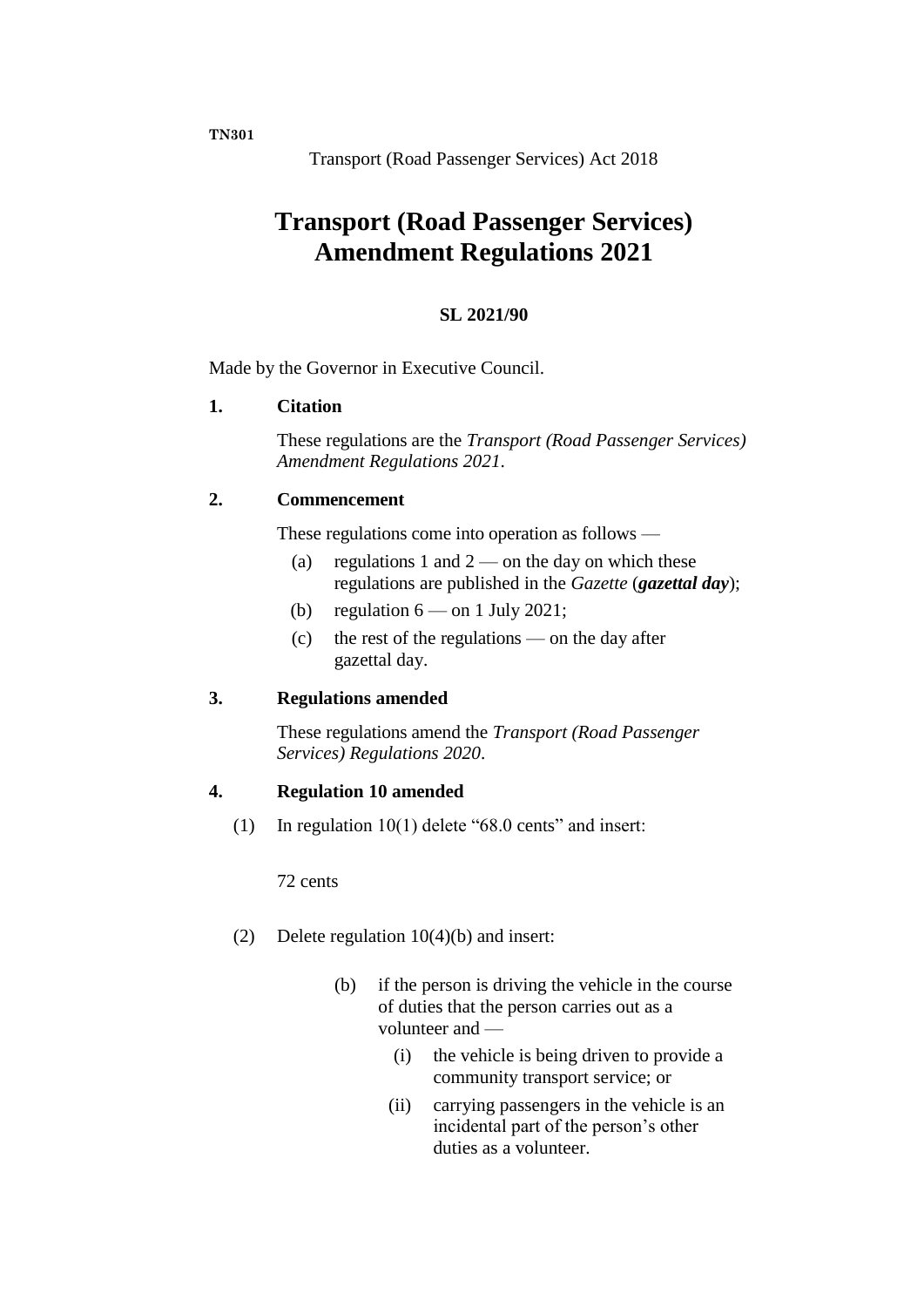## **5. Regulation 184 replaced**

Delete regulation 184 and insert:

#### **184. Prescribed transition period for 'F' or 'T' endorsed driver's licence (s. 294)**

- (1) For the purposes of section 294(2)(b) and (4) of the Act, the prescribed transition period for an 'F' or 'T' endorsed driver's licence is —
	- (a) the period of 12 months ending on 30 June 2021 (unless paragraph (b) applies); or
	- (b) the period determined under subregulation (2) if the holder of the licence —
		- (i) applies for a passenger transport driver authorisation on or before 30 June 2021; but
		- (ii) is not given notice of the grant or refusal of the passenger transport driver authorisation on or before 30 June 2021.
- (2) For the purposes of subregulation (1)(b), the period begins on 1 July 2020 and ends —
	- (a) on the day on which the holder of the licence is given notice of the grant or refusal of the passenger transport driver authorisation; or
	- (b) if the holder of the licence withdraws their application for a passenger transport driver authorisation — on the day on which the application is withdrawn; or
	- (c) if notice of the grant or refusal of the passenger transport driver authorisation is not given, and the application is not withdrawn, on or before 31 January 2022 — on 31 January 2022.

## **6. Schedules 4 and 5 replaced**

Delete Schedules 4 and 5 and insert:

## **Schedule 4 — Fares: metropolitan region**

[r. 116]

| <b>Tariff</b>                    | <b>Flagfall</b> | Distance rate | <b>Detention</b> |
|----------------------------------|-----------------|---------------|------------------|
| <b>Tariff 1</b>                  |                 |               |                  |
| Monday to Friday<br>6 am to 6 pm | \$4.50          | \$1.83/km     | \$52.00/hour     |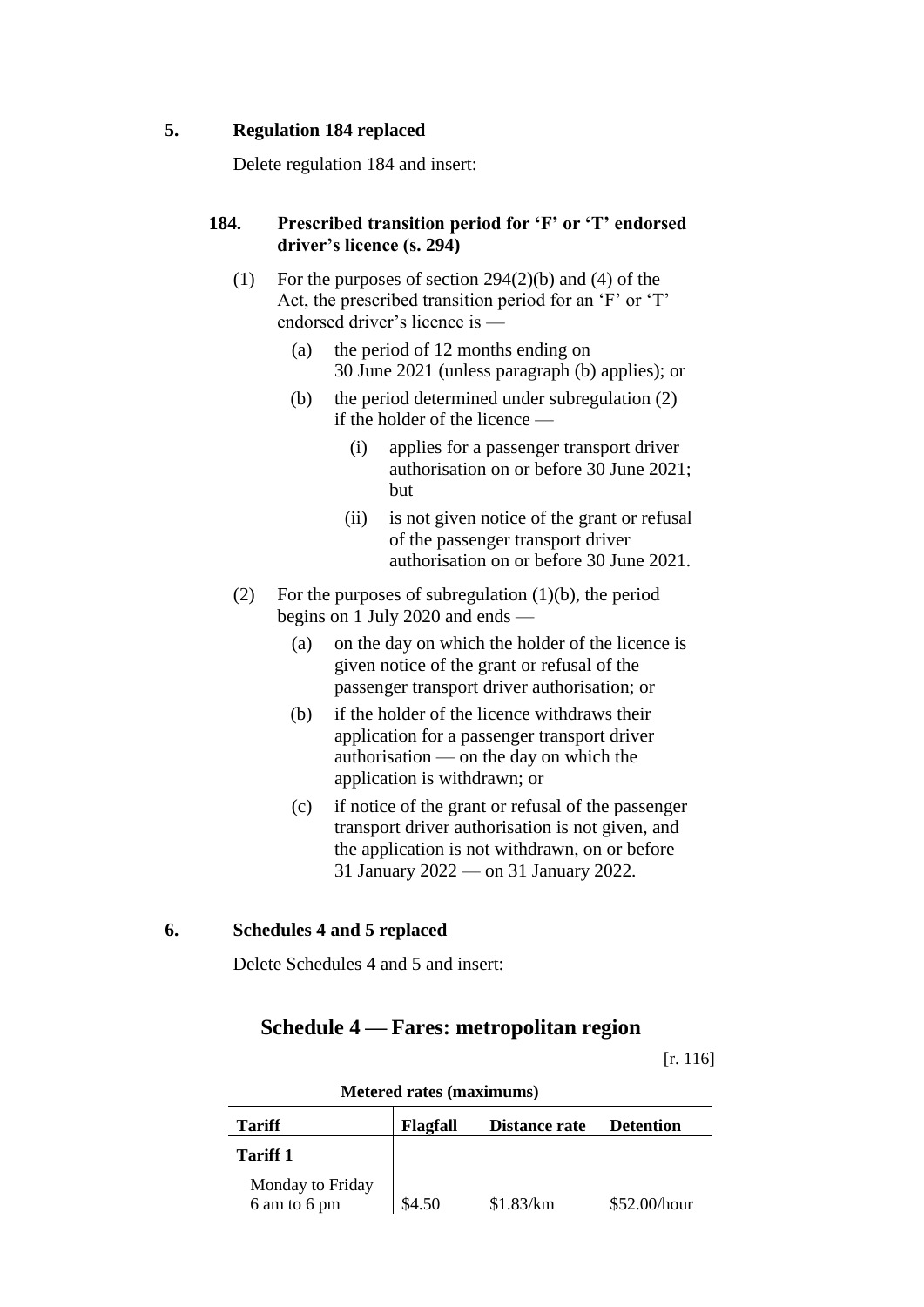| <b>Tariff</b>                         | <b>Flagfall</b> | Distance rate | <b>Detention</b> |
|---------------------------------------|-----------------|---------------|------------------|
| Tariff 2                              |                 |               |                  |
| For the following<br>$times -$        |                 |               |                  |
| Monday to Friday<br>6 pm to 6 am      |                 |               |                  |
| Friday 6 pm to<br>Monday 6 am         |                 |               |                  |
| All day Public<br>Holidays            | \$6.50          | \$1.83/km     | \$52.00/hour     |
| <b>Tariff</b> 3                       |                 |               |                  |
| When carrying 5 or<br>more passengers | \$6.50          | \$2.73/km     | \$81.00/hour     |
| Ather amounts (mavimums)              |                 |               |                  |

| Other amounts (maximums) |  |
|--------------------------|--|
|--------------------------|--|

| Call out fee                                                                 |        |
|------------------------------------------------------------------------------|--------|
| (but only if a guaranteed booking fee is not payable)<br>for the same hire)  | \$1.60 |
| <b>Guaranteed booking fee</b>                                                | \$9.60 |
| <b>Surcharges</b>                                                            |        |
| Ultra-Peak —                                                                 |        |
| From midnight Friday to 3 am Saturday or<br>midnight Saturday to 3 am Sunday | \$3.80 |
| Christmas Day $-$                                                            |        |
| Midnight to midnight                                                         | \$5.40 |
| New Year's $Eve$ —                                                           |        |
| 6 pm New Year's Eve to 6 am New Year's Day                                   | \$6.20 |

# **Schedule 5 — Fares: regions**

[r. 117]

# **Division 1 — Gascoyne region**

| <b>Metered rates (maximums)</b> |  |
|---------------------------------|--|
|---------------------------------|--|

| <b>Tariff</b>                    | Flagfall | <b>Distance rate</b> | <b>Detention</b> |
|----------------------------------|----------|----------------------|------------------|
| <b>Tariff 1</b>                  |          |                      |                  |
| Monday to Friday<br>6 am to 6 pm | \$4.50   | \$2.46/km            | \$52.00/hour     |
| <b>Tariff 2</b>                  |          |                      |                  |
| For the following<br>$times -$   |          |                      |                  |
| Monday to Friday<br>6 pm to 6 am |          |                      |                  |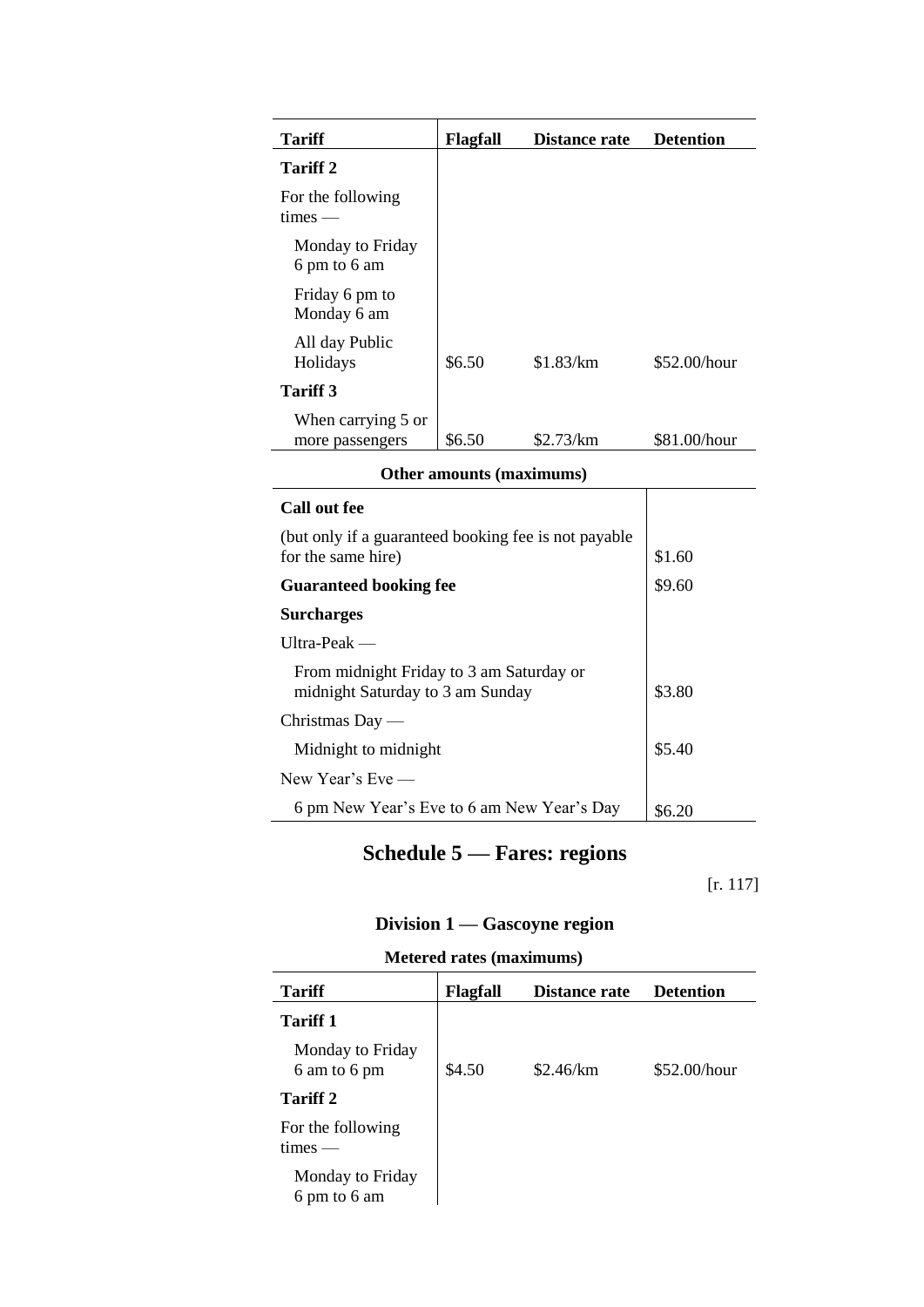| <b>Tariff</b>                         | Flagfall | Distance rate | <b>Detention</b> |
|---------------------------------------|----------|---------------|------------------|
| Friday 6 pm to<br>Monday 6 am         |          |               |                  |
| All day Public<br>Holidays            | \$6.50   | \$2.46/km     | \$52.00/hour     |
| <b>Tariff</b> 3                       |          |               |                  |
| When carrying 5 or<br>more passengers | \$6.50   | \$3.63/km     | \$81.00/hour     |

### **Other amounts (maximums)**

| Call out fee                                                                 | \$1.60 |
|------------------------------------------------------------------------------|--------|
| <b>Surcharges</b>                                                            |        |
| $U$ Itra-Peak —                                                              |        |
| From midnight Friday to 5 am Saturday or<br>midnight Saturday to 5 am Sunday | \$2.80 |
| Christmas Day $-$                                                            |        |
| Midnight to midnight                                                         | \$5.40 |
| New Year's $Eve$ —                                                           |        |
| 6 pm New Year's Eve to 6 am New Year's Day                                   |        |

# **Division 2 — Goldfields-Esperance region**

## **Metered rates (maximums)**

| <b>Tariff</b>                         | <b>Flagfall</b> | Distance rate | <b>Detention</b> |
|---------------------------------------|-----------------|---------------|------------------|
| <b>Tariff 1</b>                       |                 |               |                  |
| Monday to Friday<br>6 am to 6 pm      | \$4.50          | \$1.92/km     | \$52.00/hour     |
| Tariff 2                              |                 |               |                  |
| For the following<br>$times -$        |                 |               |                  |
| Monday to Friday<br>6 pm to 6 am      |                 |               |                  |
| Friday 6 pm to<br>Monday 6 am         |                 |               |                  |
| All day Public<br>Holidays            | \$6.50          | \$1.92/km     | \$52.00/hour     |
| <b>Tariff 3</b>                       |                 |               |                  |
| When carrying 5 or<br>more passengers | \$6.50          | \$2.73/km     | \$81.00/hour     |
| Other amounts (maximums)              |                 |               |                  |
| <b>Call out fee</b>                   |                 |               | \$1.60           |

**Surcharges**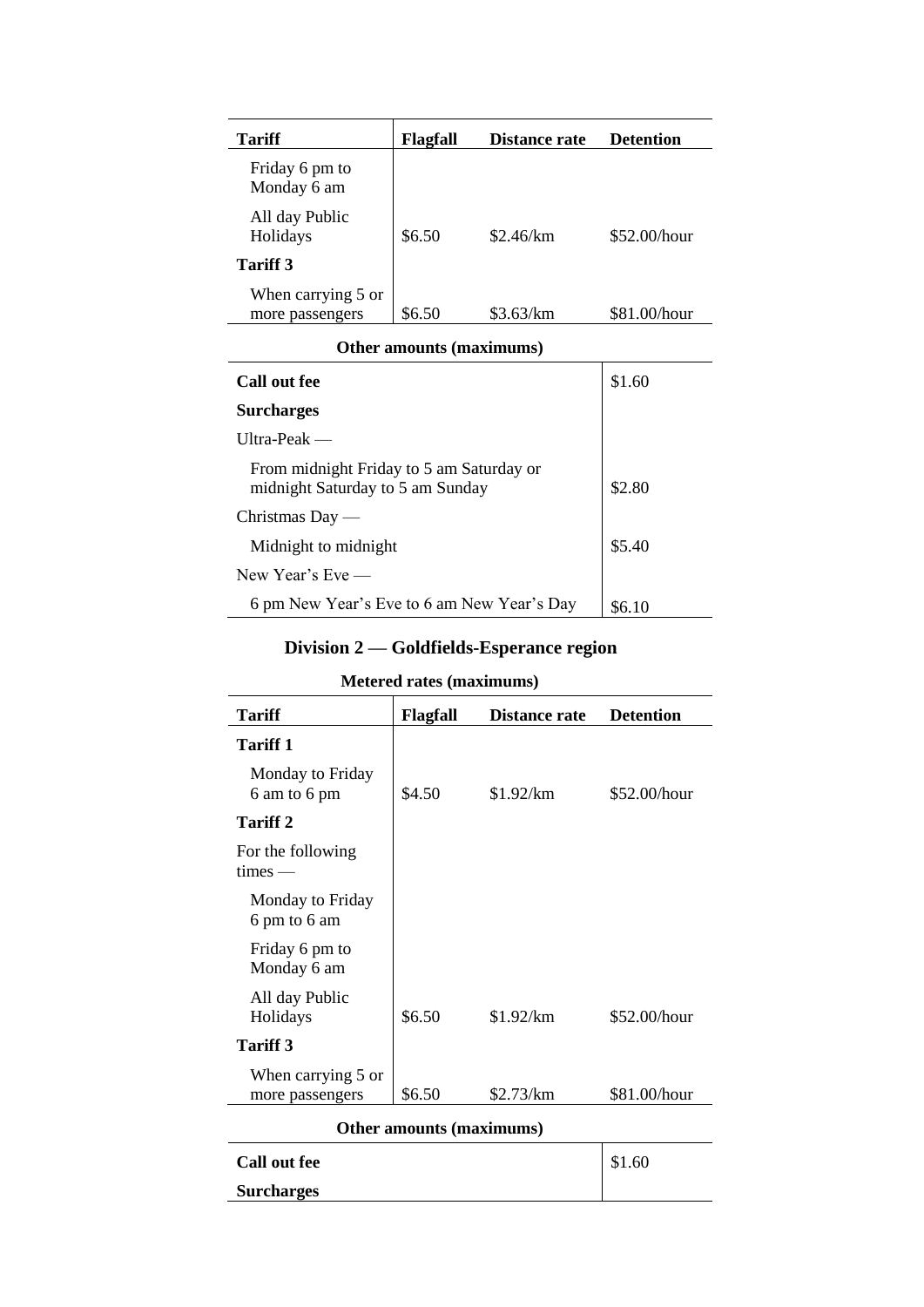| Ultra-Peak —                                                                 |        |
|------------------------------------------------------------------------------|--------|
| From midnight Friday to 5 am Saturday or<br>midnight Saturday to 5 am Sunday | \$2.80 |
| Christmas Day $-$                                                            |        |
| Midnight to midnight                                                         | \$5.40 |
| New Year's $Eve$ —                                                           |        |
| 6 pm New Year's Eve to 6 am New Year's Day                                   | S6 10  |

# **Division 3 — Great Southern region**

| <b>Tariff</b>                                                                | Flagfall | <b>Distance rate</b> | <b>Detention</b> |
|------------------------------------------------------------------------------|----------|----------------------|------------------|
| <b>Tariff 1</b>                                                              |          |                      |                  |
| Monday to Friday<br>6 am to 6 pm                                             | \$4.50   | \$1.86/km            | \$52.00/hour     |
| <b>Tariff 2</b>                                                              |          |                      |                  |
| For the following<br>$times -$                                               |          |                      |                  |
| Monday to Friday<br>6 pm to 6 am                                             |          |                      |                  |
| Friday 6 pm to<br>Monday 6 am                                                |          |                      |                  |
| All day Public<br>Holidays                                                   | \$6.50   | \$1.86/km            | \$52.00/hour     |
| <b>Tariff 3</b>                                                              |          |                      |                  |
| When carrying 5 or<br>more passengers                                        | \$6.50   | \$2.77/km            | \$81.00/hour     |
| Other amounts (maximums)                                                     |          |                      |                  |
| <b>Call out fee</b>                                                          |          |                      | \$1.60           |
| <b>Surcharges</b>                                                            |          |                      |                  |
| Ultra-Peak —                                                                 |          |                      |                  |
| From midnight Friday to 5 am Saturday or<br>midnight Saturday to 5 am Sunday |          |                      | \$2.80           |
| Christmas Day $-$                                                            |          |                      |                  |
| Midnight to midnight                                                         |          |                      | \$5.40           |
| New Year's Eve —                                                             |          |                      |                  |
| 6 pm New Year's Eve to 6 am New Year's Day                                   |          |                      | \$6.10           |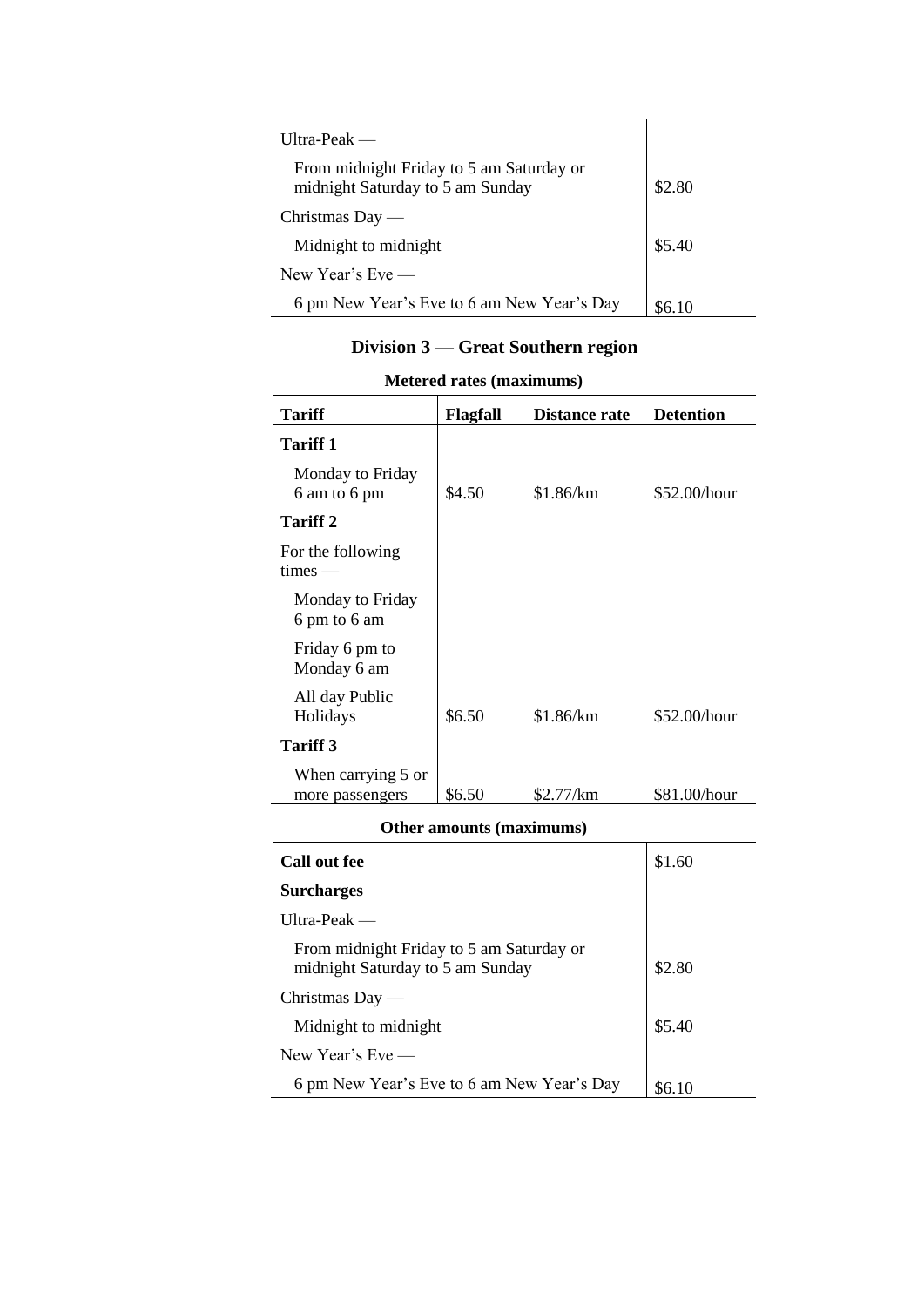# **Division 4 — Kimberley region**

| <b>Tariff</b>                         | <b>Flagfall</b> | <b>Distance rate</b> | <b>Detention</b> |
|---------------------------------------|-----------------|----------------------|------------------|
| <b>Tariff 1</b>                       |                 |                      |                  |
| Monday to Friday<br>6 am to 6 pm      | \$4.50          | \$2.42/km            | \$52.00/hour     |
| Tariff 2                              |                 |                      |                  |
| For the following<br>$times -$        |                 |                      |                  |
| Monday to Friday<br>6 pm to 6 am      |                 |                      |                  |
| Friday 6 pm to<br>Monday 6 am         |                 |                      |                  |
| All day Public<br>Holidays            | \$6.50          | \$2.42/km            | \$52.00/hour     |
| <b>Tariff 3</b>                       |                 |                      |                  |
| When carrying 5 or<br>more passengers | \$6.50          | \$3.57/km            | \$81.00/hour     |
| Other amounts (maximums)              |                 |                      |                  |
| <b>Call out fee</b>                   |                 |                      | \$1.60           |

| Other amounts (maximums)                                                     |        |  |  |
|------------------------------------------------------------------------------|--------|--|--|
| Call out fee                                                                 | \$1.60 |  |  |
| <b>Surcharges</b>                                                            |        |  |  |
| $U$ Itra-Peak —                                                              |        |  |  |
| From midnight Friday to 5 am Saturday or<br>midnight Saturday to 5 am Sunday | \$2.80 |  |  |
| Christmas Day $-$                                                            |        |  |  |
| Midnight to midnight                                                         | \$5.40 |  |  |
| New Year's $Eve$ —                                                           |        |  |  |
| 6 pm New Year's Eve to 6 am New Year's Day                                   | \$6.10 |  |  |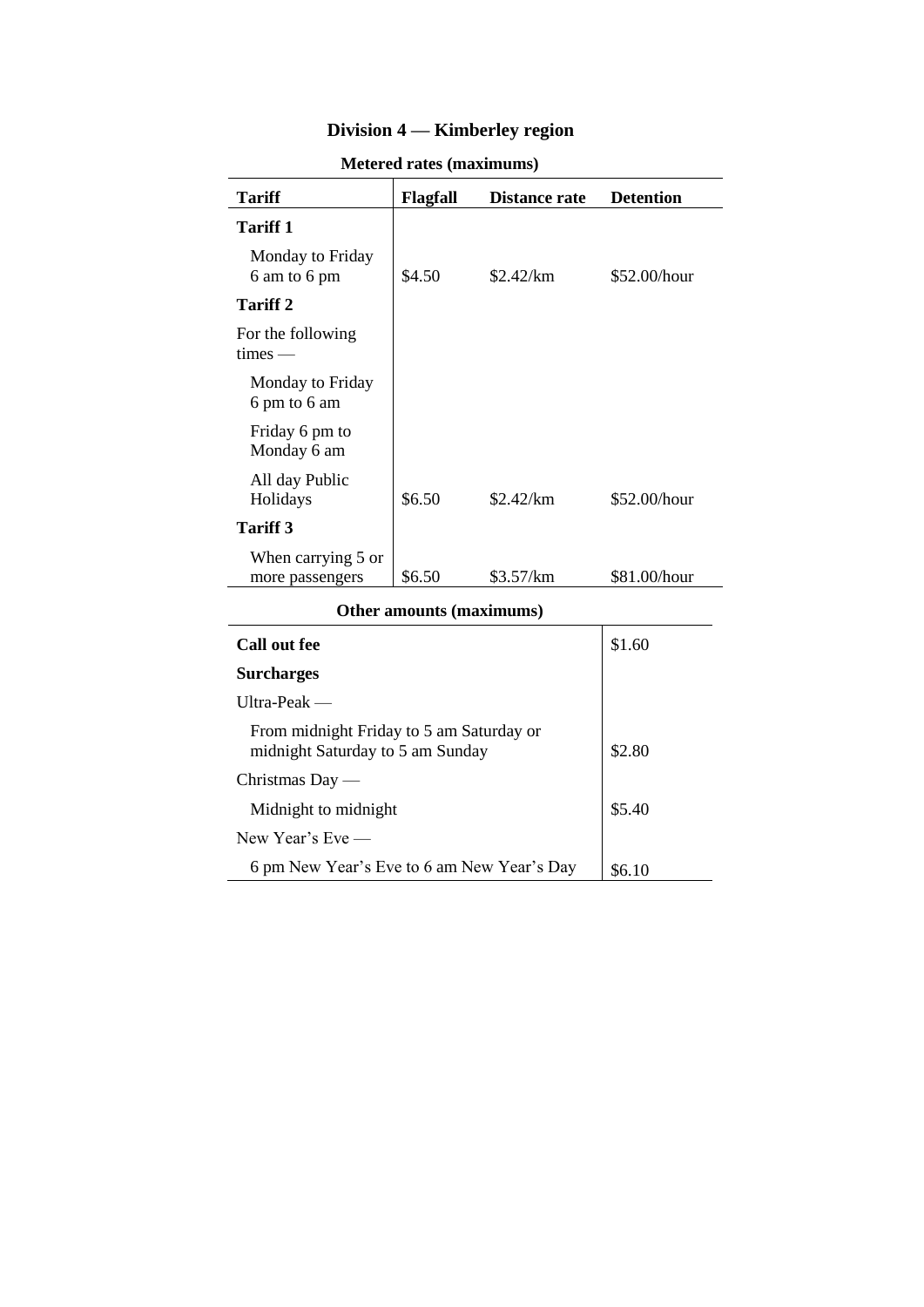# **Division 5 — Mid West region**

| <b>Tariff</b>                                                                | Flagfall | <b>Distance rate</b> | <b>Detention</b> |  |
|------------------------------------------------------------------------------|----------|----------------------|------------------|--|
| <b>Tariff 1</b>                                                              |          |                      |                  |  |
| Monday to Friday<br>6 am to 6 pm                                             | \$4.60   | \$1.87/km            | \$52.50/hour     |  |
| <b>Tariff 2</b>                                                              |          |                      |                  |  |
| For the following<br>$times -$                                               |          |                      |                  |  |
| Monday to Friday<br>6 pm to 6 am                                             |          |                      |                  |  |
| Friday 6 pm to<br>Monday 6 am                                                |          |                      |                  |  |
| All day Public<br>Holidays                                                   | \$6.60   | \$1.87/km            | \$52.50/hour     |  |
| <b>Tariff 3</b>                                                              |          |                      |                  |  |
| When carrying 5 or<br>more passengers                                        | \$6.60   | \$2.77/km            | \$81.50/hour     |  |
| Other amounts (maximums)                                                     |          |                      |                  |  |
| <b>Call out fee</b>                                                          |          |                      | \$1.60           |  |
| <b>Surcharges</b>                                                            |          |                      |                  |  |
| $U$ Itra-Peak —                                                              |          |                      |                  |  |
| From midnight Friday to 5 am Saturday or<br>midnight Saturday to 5 am Sunday |          |                      | \$2.80           |  |
| Christmas Day $-$                                                            |          |                      |                  |  |

| Call out fee                                                                 | \$1.60 |
|------------------------------------------------------------------------------|--------|
| <b>Surcharges</b>                                                            |        |
| $U$ ltra-Peak —                                                              |        |
| From midnight Friday to 5 am Saturday or<br>midnight Saturday to 5 am Sunday | \$2.80 |
| Christmas Day —                                                              |        |
| Midnight to midnight                                                         | \$5.40 |
| New Year's $Eve$ —                                                           |        |
| 6 pm New Year's Eve to 6 am New Year's Day                                   |        |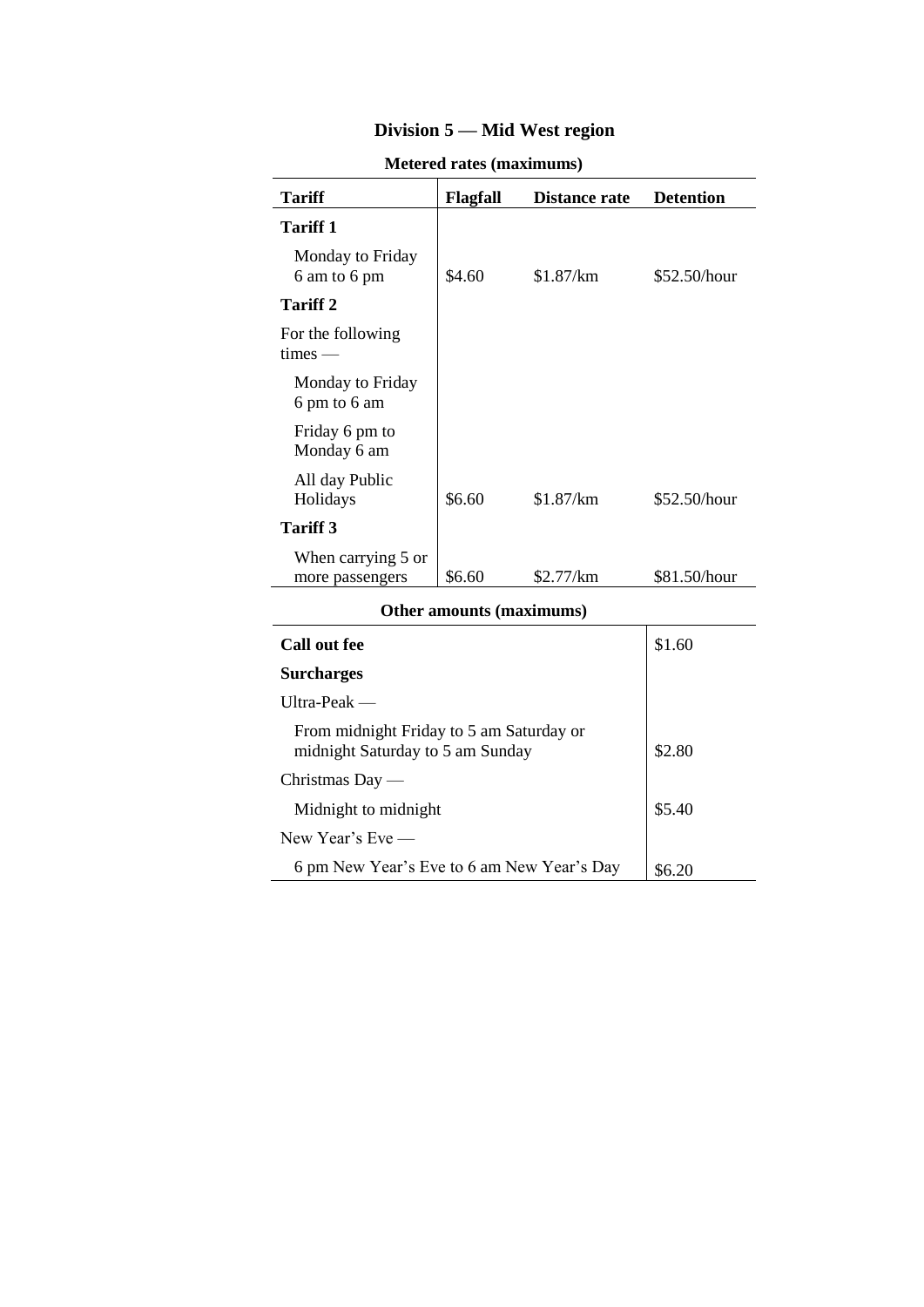# **Division 6 — Peel region**

| <b>Tariff</b>                         | Flagfall | <b>Distance rate</b> | <b>Detention</b> |
|---------------------------------------|----------|----------------------|------------------|
| <b>Tariff 1</b>                       |          |                      |                  |
| Monday to Friday<br>6 am to 6 pm      | \$4.50   | \$1.86/km            | \$52.00/hour     |
| Tariff 2                              |          |                      |                  |
| For the following<br>$times -$        |          |                      |                  |
| Monday to Friday<br>6 pm to 6 am      |          |                      |                  |
| Friday 6 pm to<br>Monday 6 am         |          |                      |                  |
| All day Public<br>Holidays            | \$6.50   | \$1.86/km            | \$52.00/hour     |
| Tariff 3                              |          |                      |                  |
| When carrying 5 or<br>more passengers | \$6.50   | \$2.77/km            | \$81.00/hour     |
| Other amounts (maximums)              |          |                      |                  |
| <b>Call out fee</b>                   |          |                      | \$1.60           |
| <b>Surcharges</b>                     |          |                      |                  |

| <b>Other amounts (maximums)</b>                                              |        |  |  |
|------------------------------------------------------------------------------|--------|--|--|
| Call out fee                                                                 | \$1.60 |  |  |
| <b>Surcharges</b>                                                            |        |  |  |
| $U$ Itra-Peak —                                                              |        |  |  |
| From midnight Friday to 5 am Saturday or<br>midnight Saturday to 5 am Sunday | \$2.80 |  |  |
| Christmas Day $-$                                                            |        |  |  |
| Midnight to midnight                                                         | \$5.40 |  |  |
| New Year's $Eve$ —                                                           |        |  |  |
| 6 pm New Year's Eve to 6 am New Year's Day                                   |        |  |  |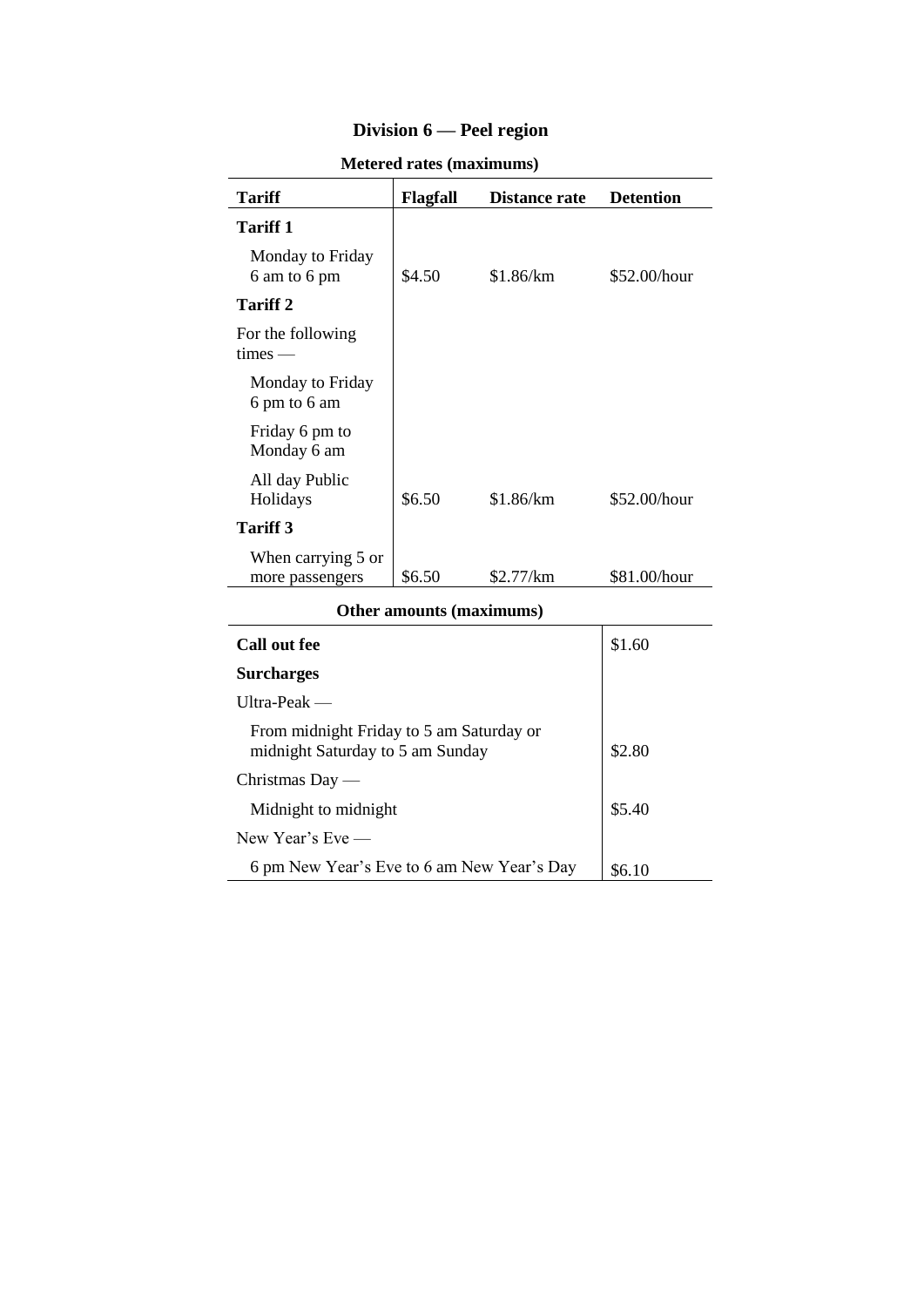# **Division 7 — Pilbara region**

| <b>Tariff</b>                                                                | Flagfall | <b>Distance rate</b> | <b>Detention</b> |  |
|------------------------------------------------------------------------------|----------|----------------------|------------------|--|
| <b>Tariff 1</b>                                                              |          |                      |                  |  |
| Monday to Friday<br>6 am to 6 pm                                             | \$4.50   | \$2.46/km            | $$52.00/h$ our   |  |
| <b>Tariff 2</b>                                                              |          |                      |                  |  |
| For the following<br>$times -$                                               |          |                      |                  |  |
| Monday to Friday<br>6 pm to 6 am                                             |          |                      |                  |  |
| Friday 6 pm to<br>Monday 6 am                                                |          |                      |                  |  |
| All day Public<br>Holidays                                                   | \$6.50   | \$2.46/km            | \$52.00/hour     |  |
| <b>Tariff 3</b>                                                              |          |                      |                  |  |
| When carrying 5 or<br>more passengers                                        | \$6.50   | \$3.63/km            | \$81.00/hour     |  |
| Other amounts (maximums)                                                     |          |                      |                  |  |
| <b>Call out fee</b>                                                          |          |                      | \$1.60           |  |
| <b>Surcharges</b>                                                            |          |                      |                  |  |
| $U$ ltra-Peak —                                                              |          |                      |                  |  |
| From midnight Friday to 5 am Saturday or<br>midnight Saturday to 5 am Sunday | \$2.80   |                      |                  |  |
| Christmas Day $-$                                                            |          |                      |                  |  |

Midnight to midnight  $\frac{1}{25.40}$ 

6 pm New Year's Eve to 6 am New Year's Day  $\begin{array}{|l|l|}\n\hline\n\end{array}$  \$6.10

New Year's Eve —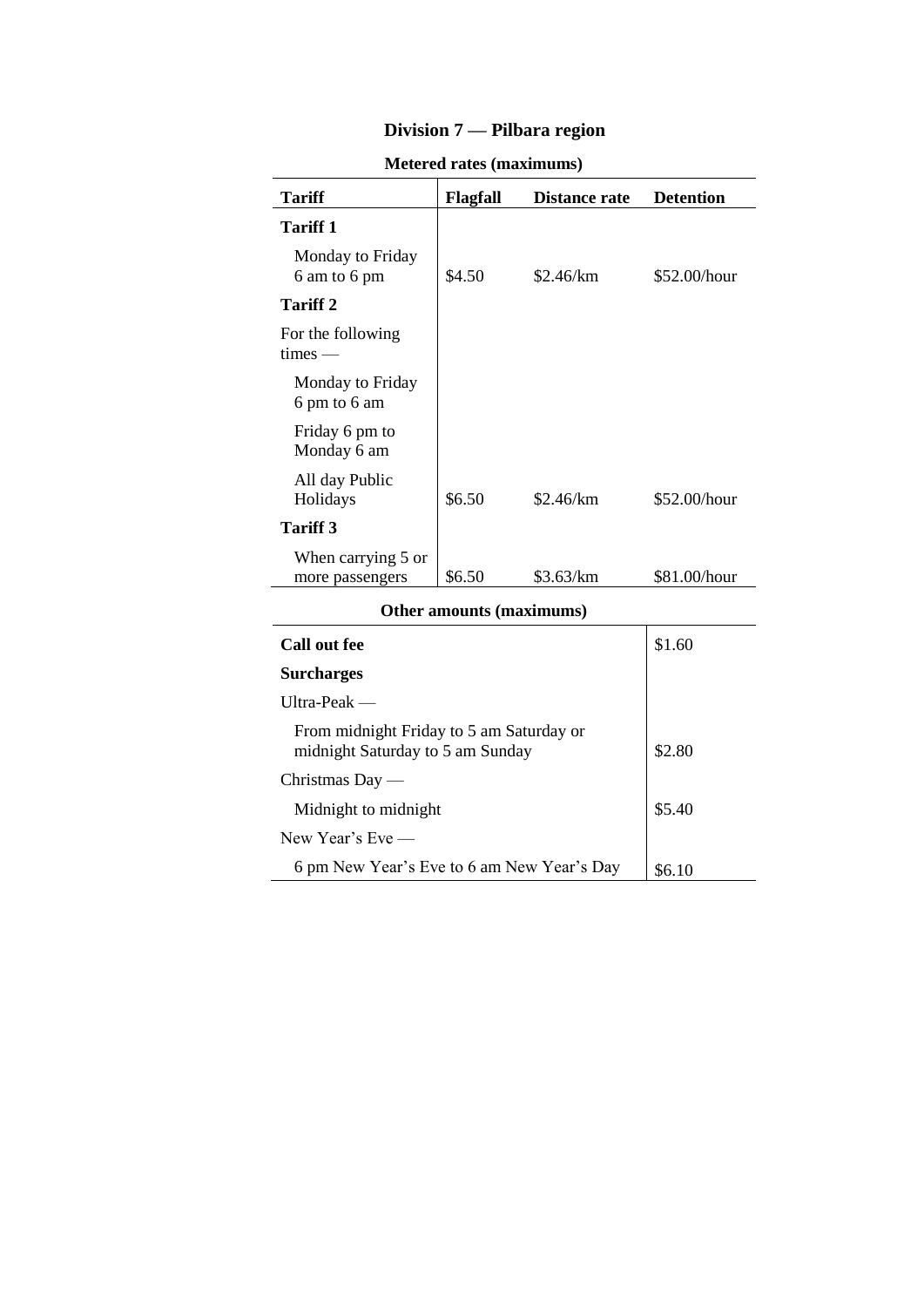# **Division 8 — South West region**

| <b>NICICI CU TALES (INAXIMUMIS)</b>   |          |               |                  |
|---------------------------------------|----------|---------------|------------------|
| Tariff                                | Flagfall | Distance rate | <b>Detention</b> |
| <b>Tariff 1</b>                       |          |               |                  |
| Monday to Friday<br>6 am to 6 pm      | \$4.50   | \$1.86/km     | \$52.00/hour     |
| <b>Tariff 2</b>                       |          |               |                  |
| For the following<br>$times -$        |          |               |                  |
| Monday to Friday<br>6 pm to 6 am      |          |               |                  |
| Friday 6 pm to<br>Monday 6 am         |          |               |                  |
| All day Public<br>Holidays            | \$6.50   | \$1.86/km     | \$52.00/hour     |
| <b>Tariff 3</b>                       |          |               |                  |
| When carrying 5 or<br>more passengers | \$6.50   | \$2.77/km     | \$81.00/hour     |
| Other amounts (maximums)              |          |               |                  |

| <b>Other amounts (maximums)</b>                                              |        |  |
|------------------------------------------------------------------------------|--------|--|
| Call out fee                                                                 | \$1.60 |  |
| <b>Surcharges</b>                                                            |        |  |
| Ultra-Peak $-$                                                               |        |  |
| From midnight Friday to 5 am Saturday or<br>midnight Saturday to 5 am Sunday | \$2.80 |  |
| Christmas Day $-$                                                            |        |  |
| Midnight to midnight                                                         | \$5.40 |  |
| New Year's $Eve$ —                                                           |        |  |
| 6 pm New Year's Eve to 6 am New Year's Day                                   | \$6.10 |  |